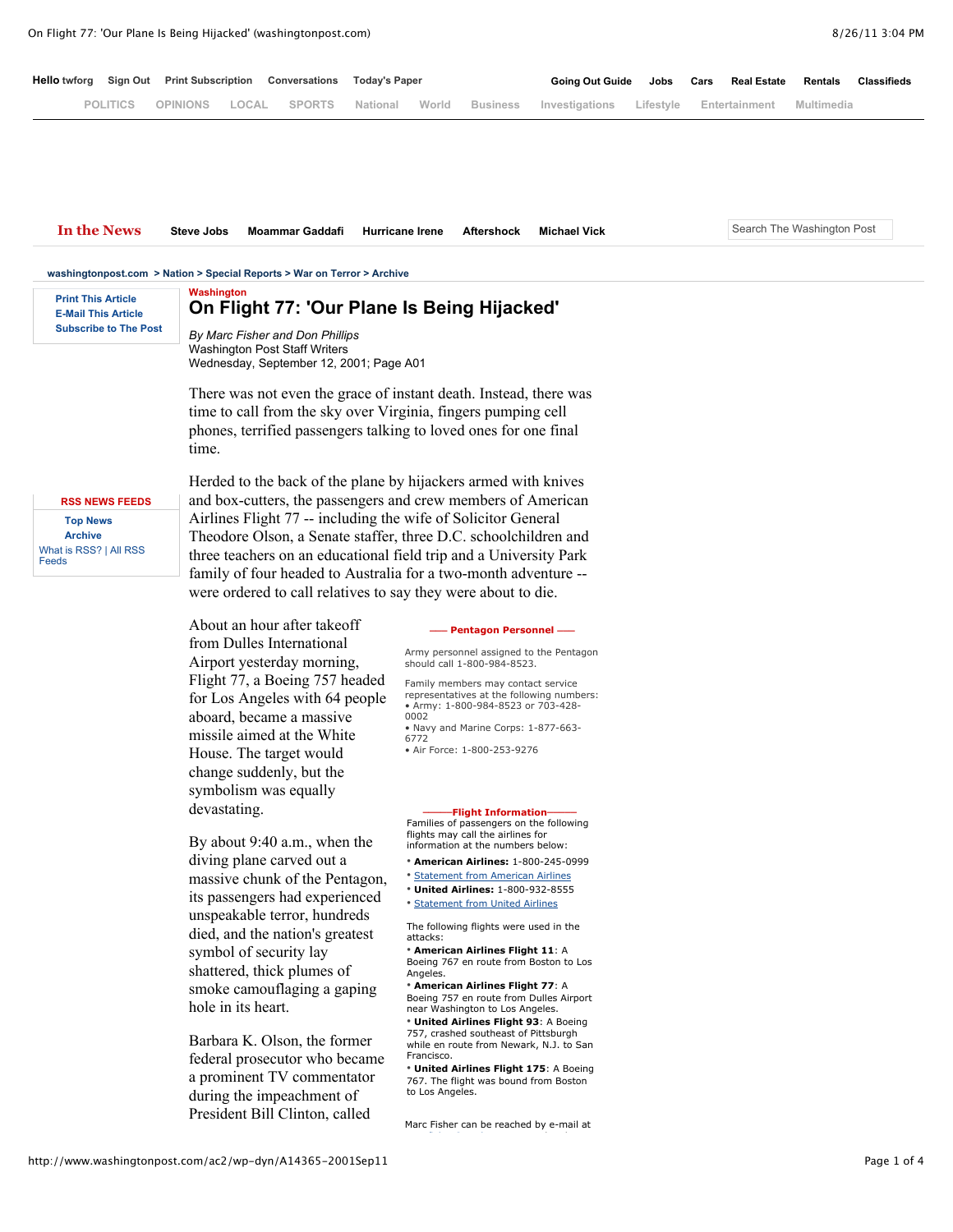her husband twice in the final minutes. Her last words to him were, "What do I tell the pilot to do?"

"She called from the plane while it was being hijacked," Theodore Olson said. "I wish it wasn't so, but it is."

The two conversations each lasted about a minute, said Tim O'Brien, a CNN reporter and friend of the Olsons. In the first marcfisher@washpost.com or by phone at (202) 334-7563.

Discuss this and other columns on the Marc Fisher Message Boards.

### **\_\_\_\_\_On This Site\_\_\_\_\_** • **Airports Special Report**

Free E-mail Newsletters

- **Today's Headlines & Columnists**
- **See a Sample** | **Sign Up Now Daily Politics News & Analysis**
- **See a Sample** | **Sign Up Now**
- **Federal Insider**
- **See a Sample** | **Sign Up Now Breaking News Alerts**
- **See a Sample** | **Sign Up Now**

call, Barbara Olson told her husband, "Our plane is being hijacked." She described how hijackers forced passengers and the flight's pilot to the rear of the aircraft. She said nothing about the number of hijackers or their nationality.

Olson's first call was cut off, and her husband immediately called the Justice Department's command center, where he was told officials knew nothing about the Flight 77 hijacking.

Moments later, his wife called again. And again, she wanted to know, "What should I tell the pilot?"

"She was composed, as composed as you can be under the circumstances," O'Brien said.

But her second call was cut off, too.

"Incidentally, she wasn't even supposed to be on this flight," O'Brien added on CNN. "She was booked on a flight yesterday, but today is Ted's birthday, so she wanted to be here this morning to have breakfast with him before she left."

On the ground, air traffic controllers watching Flight 77's progress westward suddenly lost touch with the plane, which disappeared from radar screens andcut off radio contact.

Someone on board Flight 77 had flipped off the transponder, the device that sends a plane's airline identification, flight number, speed and altitude to controllers' radar screens.

But soon after losing contact, Dulles controllers spotted an unidentified aircraft speeding directly toward the restricted airspace that surrounds the White House. Federal aviation sources said Dulles controllers noticed the fast-moving craft east-southeast of Dulles and called controllers at Reagan National Airport to report that an unauthorized plane was coming their way.

Controllers had time to warn the White House that the jet was aimed directly at the president's mansion and was traveling at a gut-wrenching speed -- full throttle.

But just as the plane seemed to be on a suicide mission into the White House, the unidentified pilot executed a pivot so tight that it reminded observers of a fighter jet maneuver. The plane circled 270 degrees to the right to approach the Pentagon from the west, whereupon Flight 77 fell below radar level, vanishing from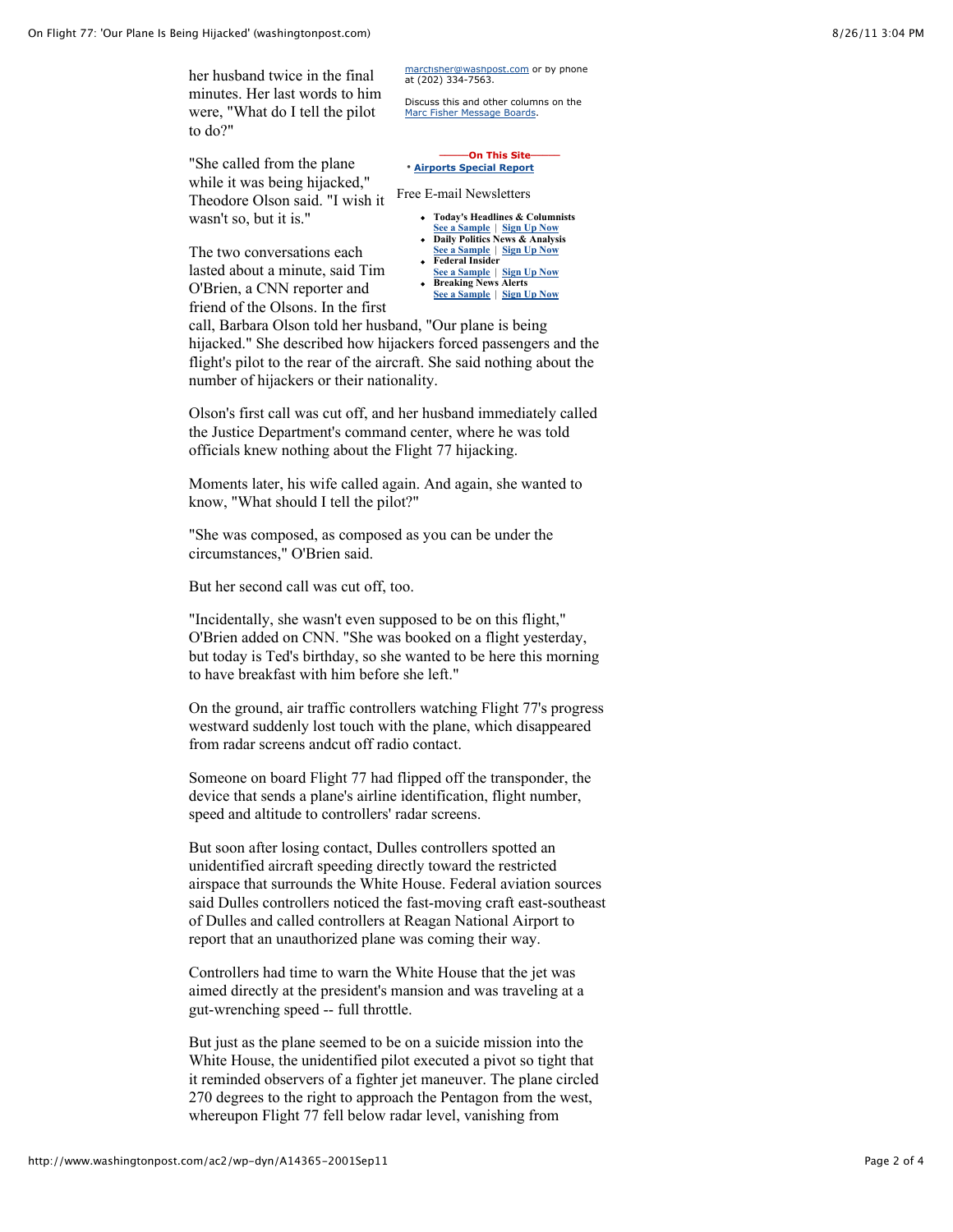controllers' screens, the sources said.

Less than an hour after two other jets demolished the World Trade Center in Manhattan, Flight 77 carved a hole in the nation's defense headquarters, a hole five stories high and 200 feet wide.

Aviation sources said the plane was flown with extraordinary skill, making it highly likely that a trained pilot was at the helm, possibly one of the hijackers. Someone even knew how to turn off the transponder, a move that is considerably less than obvious.

Details about who was on Flight 77, when it took off and what happened on board were tightly held by airline, airport and security officials last night. All said that the FBI had asked them not to divulge details.

"Because of the heightened security due to the nature of today's events," American Airlines said in a statement, the airline "is working closely with U.S. government authorities and will not release more information at this time."

But some passengers on the flight were identified by friends and family. Flight attendant Michelle Heidenberger had been trained to handle a hijacking. She knew not to let anyone in the cockpit. She knew to tell the hijacker that she didn't have a key and would have to call the pilots.

None of her training mattered. "I'm just so heartbroken," said Ruby Ramer, Heidenberger's neighbor in Chevy Chase, where she lived with her husband, Tom, a pilot for US Airways, and their 11-year-old son and college-age daughter. "I just can't believe she won't be one of our neighbors."

Flight 77 was to be the first leg of a long, happy journey for Leslie A. Whittington and Charles S. Falkenberg, both 45, and their two young girls. The University Park family was on its way to Australia, where Whittington, a Georgetown University professor of public policy, was to work as a visiting fellow at Australian National University. Her husband, a software engineer and nature buff, was looking forward to exploring and encountering the wildlife -- kangaroos, koala bears, scorpions and snakes -- said James Gekas, a neighbor who hosted a farewell dinner for the family Sunday night.

Three District schoolchildren and three teachers were on Flight 77, headed to Santa Barbara, Calif., for an ecology conference sponsored by National Geographic. School board President Peggy Cooper Cafritz said the students and educators, whose names were not released, were from elementary and middle schools.

In the hazy hours that followed the attack, it was unclear which of four hijacked planes ended up where. But witnesses soon identified the aircraft that smashed into the Pentagon as an American flight, and then as Flight 77, which was unusually light on passengers this day.

On a Metro train to National Airport, Allen Cleveland looked out the window to see a jet heading down toward the Pentagon. "I thought, 'There's no landing strip on that side of the subway tracks,' " he said. Before he could process that thought, he saw "a